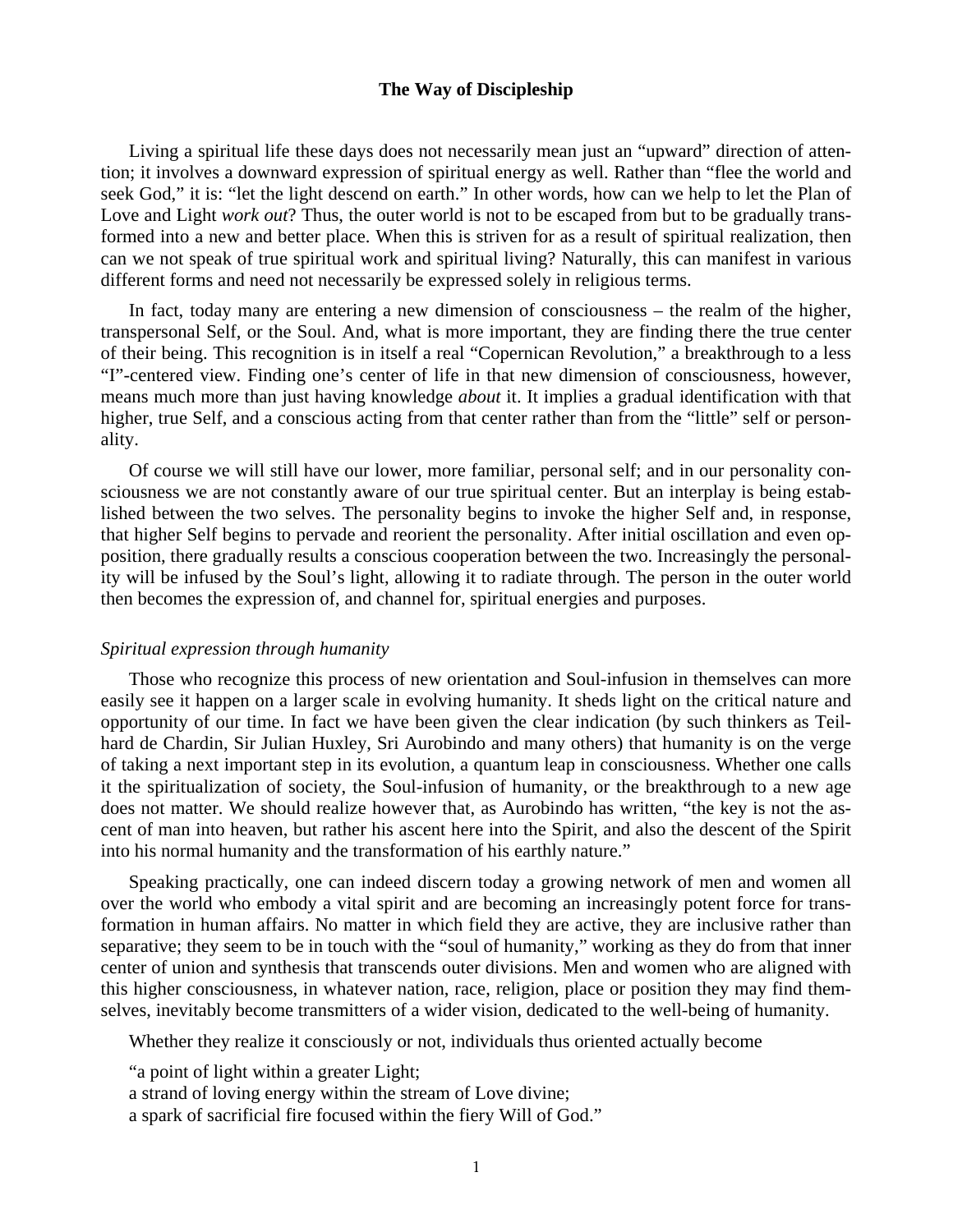This is how that beautiful mantra, The Affirmation of the Disciple, puts it. Instead of being merely a *seeker* looking upward, one now becomes a *server* trying to channel healing energies in meeting the needs of others. There is an increasing identification with humanity and its needs, and with that higher spiritual Kingdom awaiting expression.

 The great challenge of this time is the enhancement of this conscious interplay between life in the outer world of human existence and the deeper reality and vision found within. It involves the bringing together of the two worlds, the outer and the inner, and a recognition of the connecting energy stream in which we can work. It is not just the mystical vision or the theoretical concept of there being a Kingdom of God that is the decisive factor here, but our active cooperation and work on Earth. The spiritual goal held before us is "the *establishing* of the Kingdom of God." This implies a *conscious cooperation with a great Stream of down-pouring spiritual energy*.

 The newer esoteric teachings give much valuable information about the nature of this energy stream and its various currents. There are the energies of the "Seven Rays" of divine manifestation; the Forces of Enlightenment, of Restoration, of Reconstruction; there is the "increasing descent of the Christ energy" and there is the energy of the Will-to-Good.

 It is said that working disciples – those who seek to express the higher vision – can avail themselves of all these energies. And the fact must be emphasized that all the work being done today towards bringing into expression the values and life of the Kingdom of God is done *within and through this great stream*. Even those active servers who may not be familiar with the technical concepts of discipleship, or the Spiritual Hierarchy, or the various currents in the energy stream, but who are engaged in bringing down to practical living expression what they have seen and realized as true in their peak moments, such workers are often aware of the energies that aid and stimulate them in their work. They are all workers in the great Stream, and one can be deeply impressed by the dedicated service of such people, who may be unaware of their discipleship.

 Let us consider some of the practical meanings and dynamics of standing and working in this "Stream."

# *Strength from within*

 Seeking to bring to expression the higher values, the new ideas, the laws and principles of the Kingdom of God, is not an easy task. Yet when standing in the Stream, we may find that our efforts are being strengthened from within. The effectiveness of such work is increased and will often be greater than anticipated.

 We must not have too vague an idea about what such work may consist of. For example, it may be work at establishing right human relationships in the midst of turmoil. The law of right human relationships is one of the first laws of the Kingdom of God. Sincere workers in this field will find the special Christ energy behind them, and in connection with the work and teachings of the Christ it has been said that "all who seek right human relations will be gathered automatically to Him, whether they are in one of the great world religions or not." (Alice A. Bailey, *The Reappearance of the Christ*) Or one may be engaged in expressing the ideas of sharing and cooperation in the political-economic field, or in implementing the motive of service as basic to one's business endeavor. However big the resistance in these fields may be, there are truly inspired workers here who have mainly the strength of their inner vision to support and guide them.

 Yet another example is spreading the science of meditation to the increasingly interested public. Think of what it may mean if thousands of people begin to open their minds to the light and the life of the Soul! Thus the law of spiritual approach, another law of the Kingdom of God, will increasingly be recognized.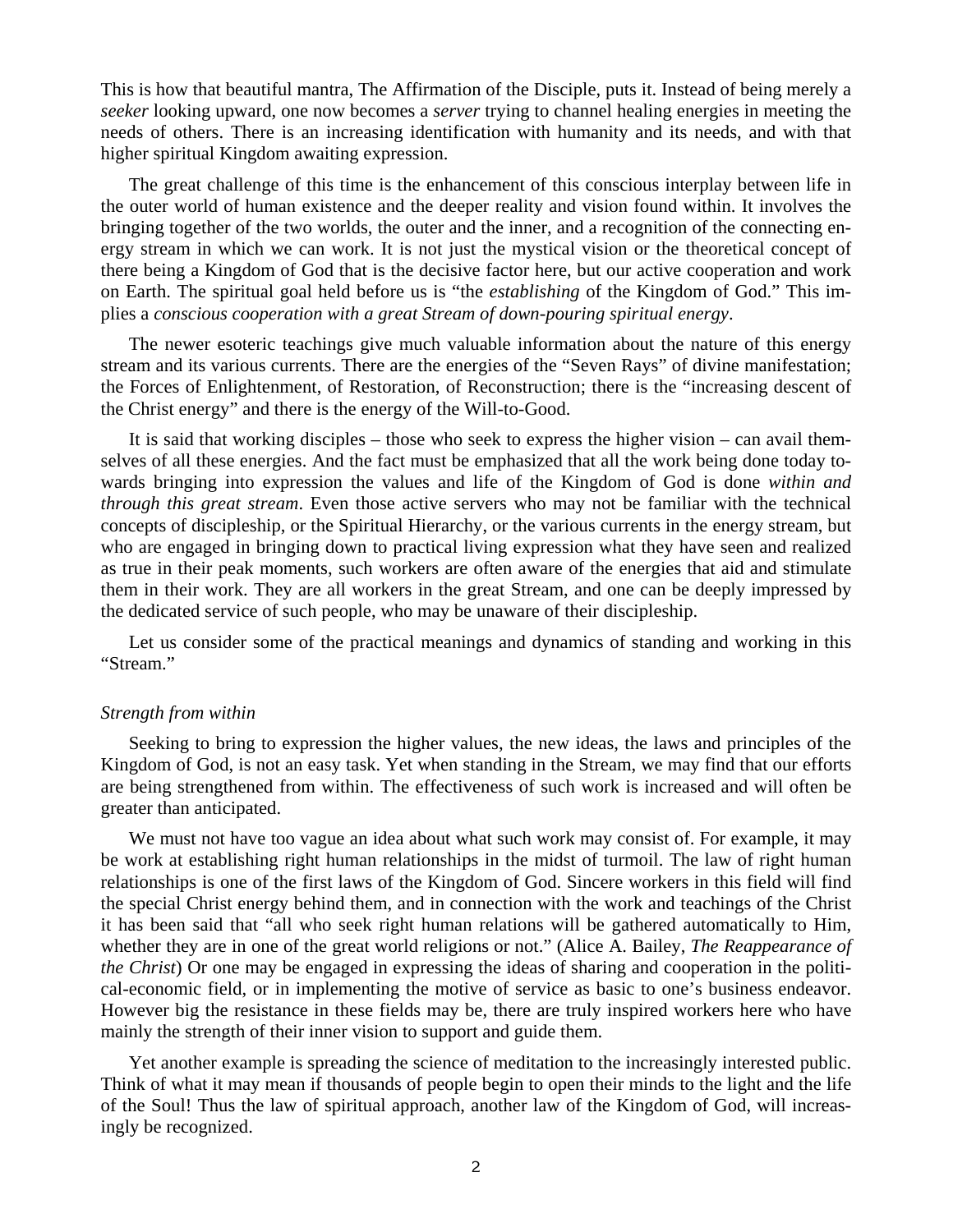These forms of service will not have the great majority of humanity behind them, nor will they often reach the daily news headlines. For it is certainly the work of a relatively small minority. But "the strength of this minority consists in the fact that the work they attempt to do is in line with divine intention and purpose." (*Ibid*., p. 109) Sometimes, working at rather "subjective" projects may not appeal at all to the concrete mind, yet such effort may be like *sowing a seed* that later on will blossom into something most effective.

#### *Not alone*

 Consciously taking a stand in the Stream and working there takes away any sense of futility and isolation. It gives a sense of meaning and of not standing alone. It is as if one were operating at the lower end of a funnel through which the energy invoked from above is channeled into humanity.

 But in this stream we also *recognize other workers* impulsed by the same energies. This is the "horizontal" recognition. We recognize them not necessarily through their esoteric philosophy or through the teachings they adhere to, but rather through their inclusive attitudes and thinking, their unselfish motives and service, and through their inspired openness to the Plan of Love and Light. All such workers may be called "disciples" – whether they are conscious of it or not – as they discipline their lower lives so as to let the higher impressions, the inner Stream, work through.

 Our recognition of these co-workers aligns our energies with theirs and strengthens the work. Conscious recognition of the labors of others calls into play the third law of the Kingdom of God, the law of group endeavor. The basic purpose of this law is the *elevation of the whole*. This can now be brought about more rapidly by group work in conscious alignment with the Stream.

 The effectiveness of work in and with the great outpouring Stream of energies can of course be increased through a conscious understanding of these energies and their sources. Therefore, a more specific study of their use and of the right techniques for invoking them will be of the greatest value. This is one significant reason for training in modern discipleship.

#### *Detachment from outer success*

 Although standing in the Stream carries high energy potential, we must not think that working in that energy stream will always mean great personal success or lead to quick results. It means, rather, strength to persist, strength to keep steady the spiritual focus of creative tension in spite of all circumstances. Sometimes a long period of sustained effort is necessary before any outer manifestation of that effort becomes apparent.

 Today it seems that several things have become possible that were impossible only a few decades ago. Take for example the spreading of the practice of meditation, or the increasing acceptance of the concept of the transpersonal Self or Soul. What Alan Watts humorously called "the taboo of knowing who you are" already seems to be fading. Now people talk more openly about these things. There is also the growing recognition of the "larger whole" in such fields as medicine, healing and ecology. Here as elsewhere in human life the spiritual and holistic trend seems to be accelerating. In this sense many feel that there is now an increasing stimulation and opportunity – but also an urgency, because from the larger and higher point of view so much more is still needed!

# *Energies must "work out"*

 However necessary as we have seen it is for the spiritually oriented person to use detachment regarding immediate results, the energies that he or she uses eventually *work out into objective manifestation*. This may seem paradoxical, but surely the aim is not to dwell subjectively and happily in a higher light; it is not to float around in the higher spheres. The stimulation and energies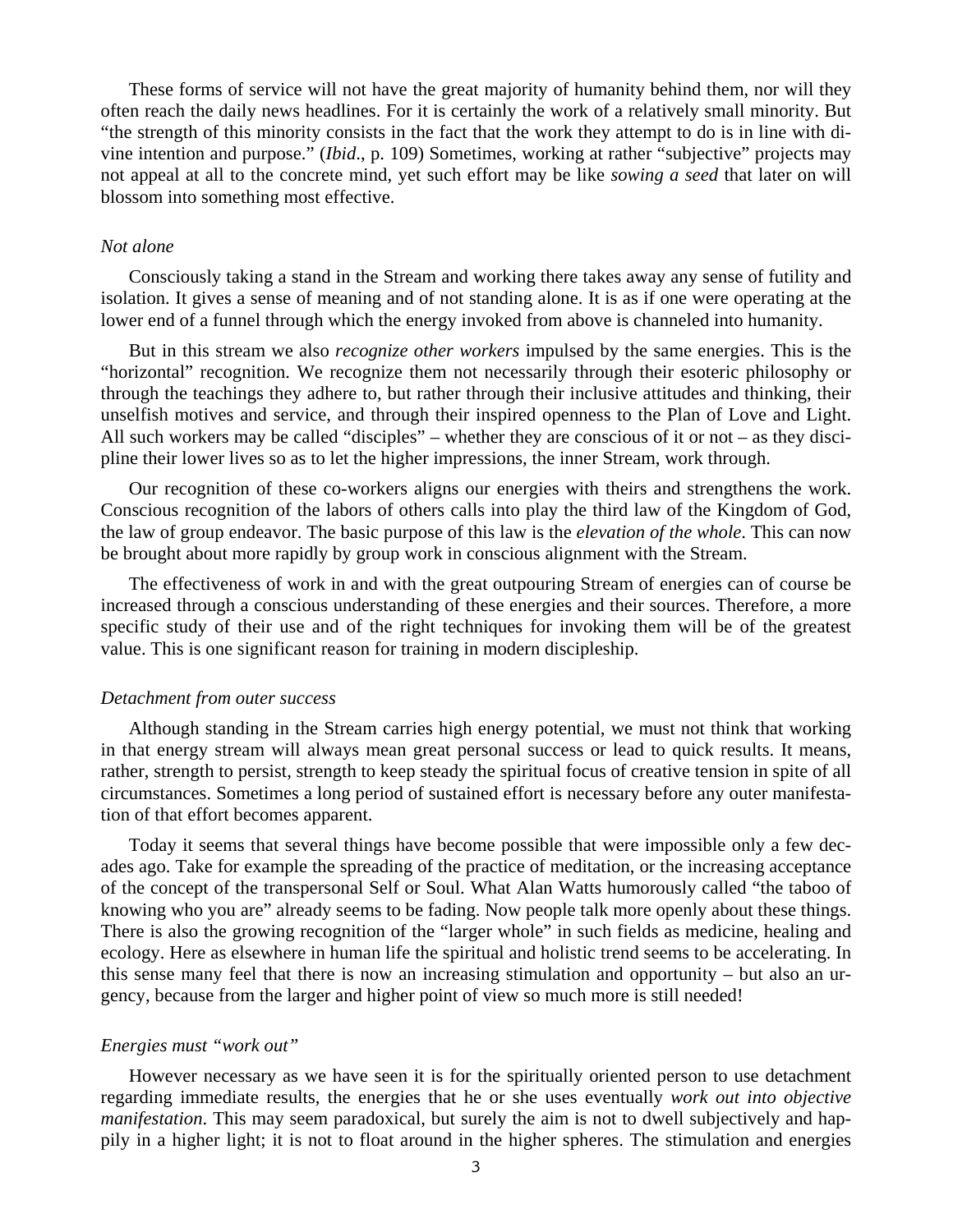from above are to bring about changes in the objective world. This is one of the aims of "white magic," the work of bringing the rhythms, the values, the goals of the inner Kingdom to bear upon all life in the outer world and daily existence. "Bring *down* on earth what you have seen in heaven."

 This urge toward outer manifestation is surely something the modern disciple experiences as impulsing his spiritual work. But he or she is also becoming better equipped for this attitude and task because of the influence of what has been referred to as the "Seventh Ray of Ritual and Order," an influence closely related to the incoming Aquarian Age. (See Alice A. Bailey: *Esoteric Psychol*ogy, Vol. I,<sup>1</sup> or, as an introduction, Michal J. Eastcott: *The Seven Rays of Energy*.<sup>2</sup>) One of the effects of this Seventh Ray is the increasing *practicality* of the modern spiritual person. The concern for ecology, for right human relationships, for a socially fair economy, and the focus on social activism are signs of this.

 In the past Piscean age, this practicality hardly existed. The major emphasis of spiritually inclined people was very much on abstraction from outer life, on personal redemption and on achieving and holding the vision of the Kingdom of God rather than on bringing the vision into outer manifestation. This has led to a great uplift of consciousness, as well as awareness of what has been termed "a mismanaged world." Now the task is to *materialize* the vision, and in order for the goals and principles of the Kingdom of God to manifest on Earth a great deal of order must be created.

 Standing in the Stream or working for manifestation would make little sense for those who are still pure mystics, those who focus primarily on union with God, those who are only motivated by devotion, or those who are fully satisfied with mere subjective vision. Spiritual work today must lead to something practical. "Inner work that does not work out into objective activity upon the physical plane is wrongly oriented and inspired." (Alice A. Bailey)

 Thus the spiritually oriented server in the new age will necessarily be creative and will automatically become an *agent of change* in his or her environment.

# *Personal reactions and problems*

 $\overline{a}$ 

 There is deep inner joy in standing in the Stream and in cooperating in the great Work, yet we must not think it implies always feeling powerful and enlightened or always being in perfect shape. For the stimulation may also lead to personal reactions such as, for example, intense fatigue due to continued stress. Yet at the same time there may also be a remarkable tendency to persist and to work on where others would have easily given up. There is often an energy present by which obstacles are overcome.

 Also, standing in the Stream does not mean that one always has bright and infallible knowledge in one's concrete mind, or that one always feels sure of things. Of course, there may be a deep underlying inner conviction, but the struggle to concretize the truth is often unavoidable. This happens to even highly inspired authors who write their influential books only with great difficulty, rewriting and rewording large parts before they finally dare to publish the end result.

 The stream of inspiration does not always mean an unimpeded flow of pure ideas through the mind to the brain. Sometimes adjustments have to be made to one's own attitudes. One has to be fully open to the reception of newer and higher approaches to truth. It has even been said that we have to be "blasted wide open" so that we are no longer "held back by a sense of security in the old formulas and symbols of the lower concrete mind." Sometimes it seems that the present trend of life is helping greatly to do just that. So is the input of the younger generation. It is the "establishment" part of our minds that is being blasted open today, and rightly so. One cannot be an agent of change

 $1$  Lucis Publishing Co., New York and Lucis Press Ltd., London.

 $2$  Sundial House, PO Box 181, Tunbridge Wells, Kent TN3 9ZA U.K.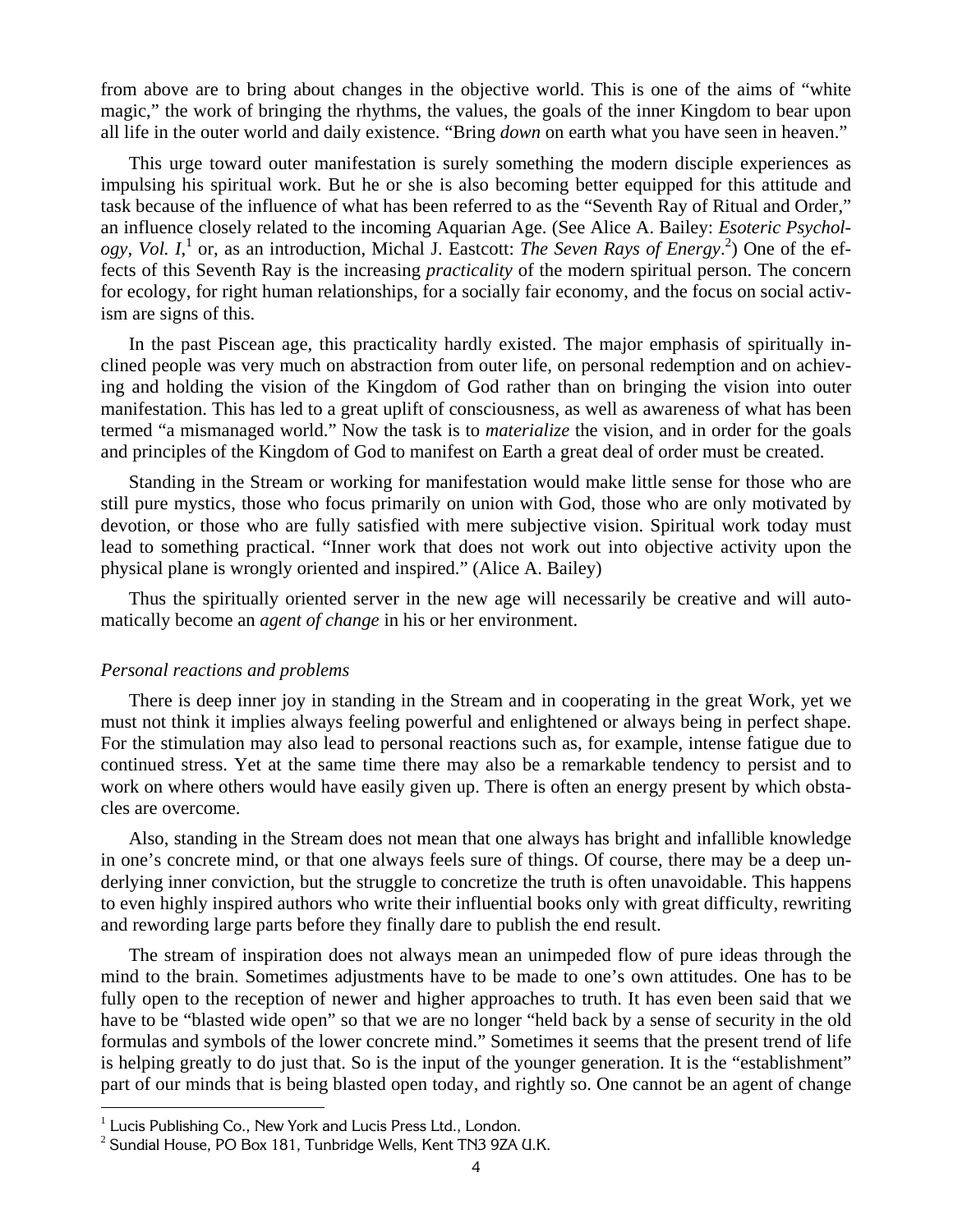in the outer world without changing *oneself*. And change may mean insecurity. The only thing in us we can be sure of is the Stream of energy that puts us en rapport with the essence of life – the Stream that keeps us "connected."

# *Two focal points of tension*

 So, through the insecurity of identification with our lower personal self and through the success of our meditation we learn to place our real focus on a higher level than that of the concrete mind; and we learn to work from that *inner point of spiritual tension*. Our "establishment" type of personality does not give us the real basis from which to work. This does not mean that we stop using the lower concrete mind, but that we use it as an instrument.

 It seems that our point of concentration must be a dual one. First, there is the point of spiritual tension where we seek to preserve the subjective link or orientation. Second, there is our focused sphere of activity in the outer world in which we seek to carry out our work and service. These two points are of course related, just as we seek to relate in consciousness our subjective and objective life. The second point of focus should be in reality an externalization of the inner point of tension.

 This relationship between the two points is always to be kept in mind, because in our intense outer activity we may lose sight of the inner focus; we can become identified with the form aspect of our work so easily. We all know the glamor of success – and over-sensitivity to lack of success or to the reactions of people – and we know the trap of too much involvement in outer activity, which is so prevalent today. All such "glamors" cut us off from the inner Reality and lock us up within our personality. Then we learn that "as long as a man is focused in his personality, the point of spiritual tension will evade him." That is to say, he is – temporarily – "cut off" from the Stream.

 So we see that glamor of the form, of activity and other distorting drives or emotions – ambition, fear, self-pity, etc. – can hinder the true work. It is as if they surround the worker with a fog through which he cannot see clearly and therefore gets into difficulties. Thus valuable workers are sometimes temporarily sidetracked. It must be expected that such negative reactions and weaknesses will be stimulated, as is everything, by the increasing influence of the higher energies. Hence the need for the dispelling of glamor and for training in the recognition of Reality.

### *Stepping down the energies to the need*

 When talking about the dynamics of standing and working in the Stream, there is one final point that needs mentioning. It may be one of the keys for all successful work with spiritual energy. It is the process of "stepping down" the energies. For the higher energies to really and creatively work out in the world and bring about their beneficent results, they have to be stepped down to the level of the need. This is like the process of transforming the high voltage energy of an electric power center to lower voltage electricity that can be used in our households. The higher energies contacted must be transformed in practical ways, translated into the right language, so that they address the need. This is extremely creative work. It means service, both to those who are in need of more life and light and love and to the Hierarchy of greater Beings who seek to impress the minds of men. It is impossible for the new ideas, the higher energies, to reach the average person directly. They require a stepping down, a creative transformation, and as long as we are working at this dynamic and creative process, we shall find ourselves working in the Stream.

 Sometimes we may meet people who say, "In my environment there is not any interest in spiritual things." Or, "It seems that in my country the time not ripe; people do not respond." In such cases is not the task quite clear? There is *no* place that exists where one cannot learn to "step down" something of the higher values contacted and translate them into practical outer usefulness.